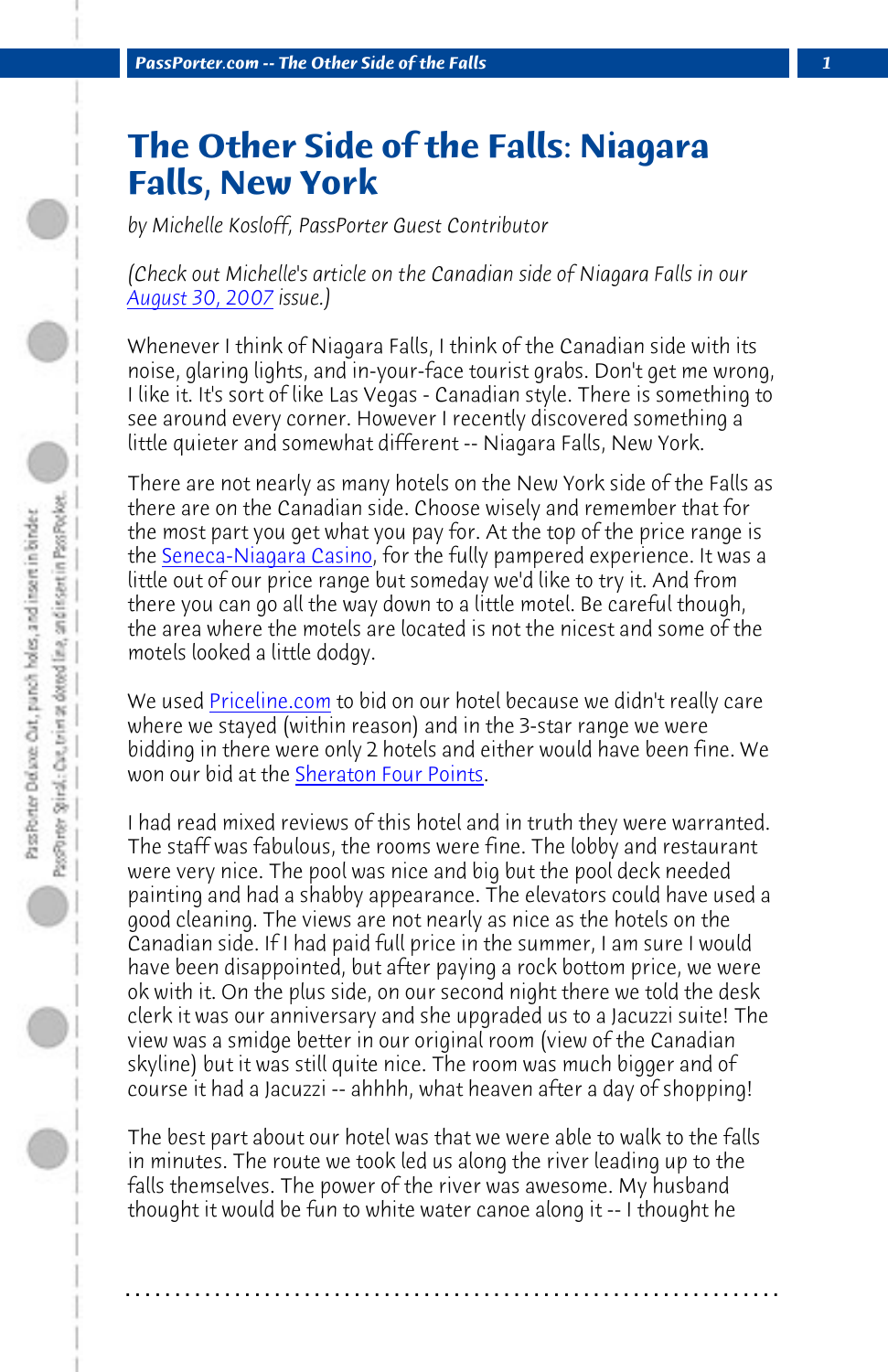*PassPorter.com -- The Other Side of the Falls (continued) 2*

[must have a screw lo](http://www.thecheesecakefactory.com/)ose!

The falls and the land surrounding them is all a **State Park.** There is a free trolley throughout the park (which includes Goat Island), a 40 minutes IMAX movie about the history of the falls and several different tours (Cave of Winds, Gorge tour -- different prices) as well as the classic Maid of the Mist boat ride right up to the falls. You can get a package to do several of the options -- movie, Cave of Winds, etc. -- for a discounted price. (For information and pricing, check out the Niagara Falls State Park web site.) However, one thing to keep in mind - if you go during the off season like we did, some of the attractions [may be c](http://www.senecaniagaracasino.com/)losed or have shortened hours. On the plus side, it was not difficult to enjoy a perfect view with nobody around!

Probably our biggest draw to this side of the falls was shopping. We did the short drive to Buffalo to go to the Walden Galleria (and ate at the Cheesecake Factory -- Yum!) and also shopped at the Boulevard Mall (not as big but nicer). The **Fashion Outlets** in Niagara Falls was also one of our destinations and it did not disappoint with bargains. We made several trips back to the car with our "deals." We also visited the Summit Mall in Niagara Falls for a trip to the Steve & Barry's there (one of my new favorite stores). We bought a ton of clothes there and in truth, this store there was nicer than the one in Walden Galleria! We probably didn't even have to make the trip to Buffalo because almost everything we were looking for (except the Cheesecake Factory) was ri[ght ther](http://www.passporter.com/articles/prince-edward-island.asp)e in [Niagara Falls.](http://www.passporter.com/articles/prince-edward-island.asp)

Finally, our last destination on this side of the falls was the Casino. We are new to gambling, but we wanted a nighttime diversion and this seemed like a good idea. It was a nice casino -- not my favorite but not bad. On the plus side, the restaurants are outside the casino areas so if you did have kids you could still eat there with them. The casino area was bright and there were lots of different options. On the minus side (because I am a non-smoker), smoking was allowed pretty much everywhere. I am used to Ontario where smoking is not allowed indoors. (I guess this would be a plus if you were a smoker!)

Had it been my first visit to either side of Niagara Falls, I might have been disappointed. However as a seasoned Falls visitor, our trip to the other side was refreshing and seemed like a whole new adventure.

About The Author: Michelle previously contributed an article on **Prince** Edward Island to PassPorter News. She is a Computer Programmer from Woodstock, Ontario, Canada and is married with two children.

**. . . . . . . . . . . . . . . . . . . . . . . . . . . . . . . . . . . . . . . . . . . . . . . . . . . . . . . . . . . . . . . . . .**